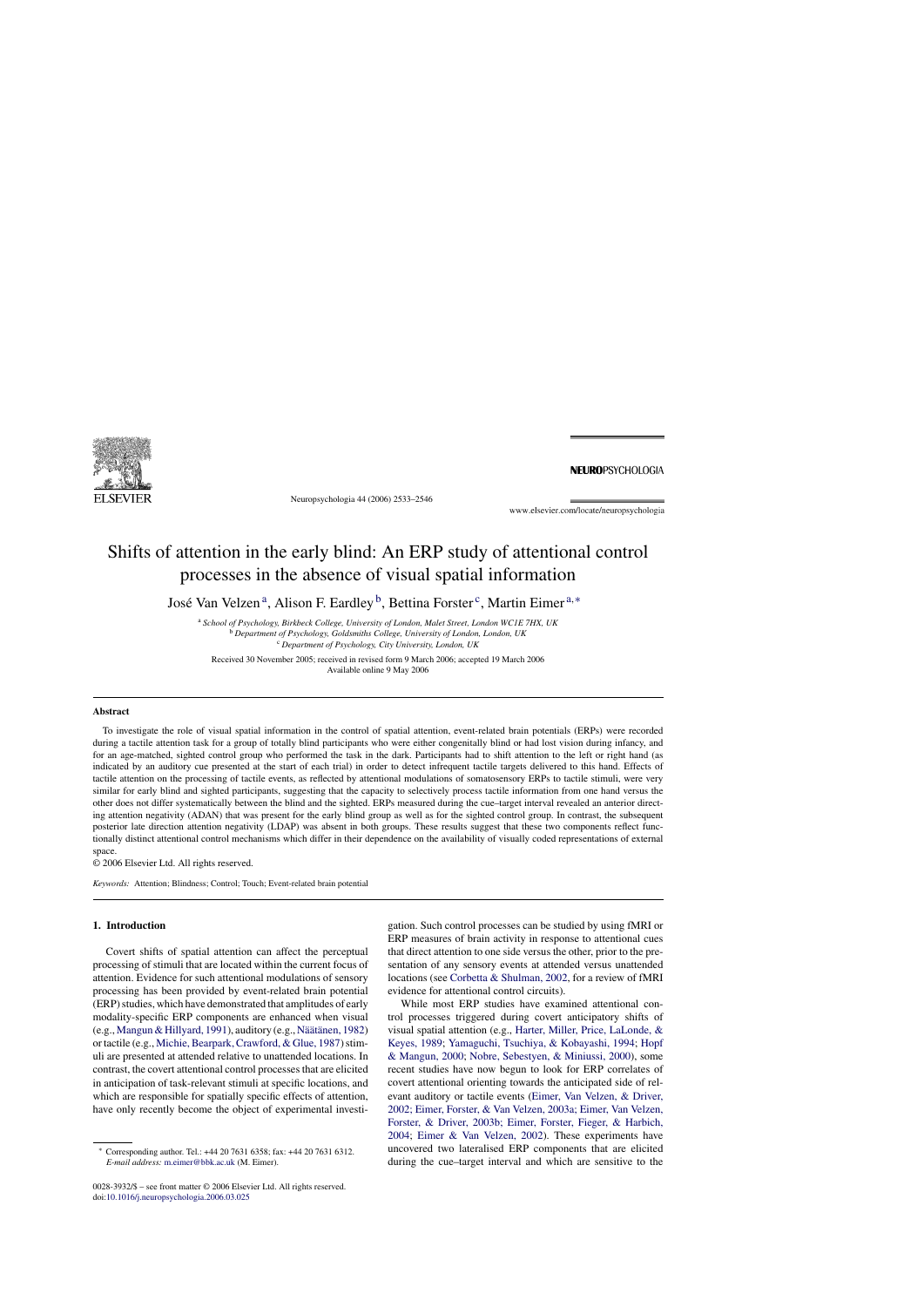direction of a cued attentional shift. An enhanced negativity at frontal electrodes contralateral to the side of attentional shifts between 300 and 500 ms after cue onset ('anterior directing attention negativity', ADAN) was followed by an enhanced contralateral positivity at posterior electrodes ('late directing attention positivity', LDAP), which emerged during later phases of the cue–target interval. Interestingly, these effects were not just triggered during shifts of visual attention, but also when attention was directed towards anticipated task-relevant auditory or tactile events (e.g., Eimer et al.,  $2002$ ).<sup>1</sup>

The functional interpretation of such lateralised ERP components that are elicited during covert attention shifts is currently under debate. Based on the observation that these components are very similar during attentional shifts towards taskrelevant visual, auditory or tactile events, we have previously suggested [\(Eimer & Driver, 2001;](#page-12-0) [Eimer et al., 2002\)](#page-12-0) that they reflect the activity of multimodal attentional control processes, which determine the spatial parameters of attentional shifts in a supramodal fashion, regardless of sensory modality (see also [Farah, Wong, Monheit, & Morrow, 1989, f](#page-12-0)or similar arguments). While the ADAN may reflect processes within a multimodal 'anterior attention system' ([Posner & Petersen, 1990\),](#page-13-0) the posterior LDAP might be linked to the activation of posterior parietal areas, which are known to be involved both in the orienting of spatial attention (e.g., [LaBerge, 1995\)](#page-12-0) and in the integration of information from different sense modalities (e.g., [Andersen,](#page-12-0) [Snyder, Bradley, & Xing, 1997\).](#page-12-0) In contrast, others (e.g., [Harter](#page-12-0) [et al., 1989\)](#page-12-0) have argued that the posterior LDAP component reflects the spatially selective activation of modality-specific visual areas in anticipation of task-relevant visual events. This hypothesis might appear inconsistent with recent observations that this component is elicited not only when attention is allocated to the expected location of visual stimuli, but also during shifts of tactile or auditory attention [\(Eimer et al., 2002, 2003a;](#page-12-0) [Eimer & Van Velzen, 2002;](#page-12-0) see also Green, Teder-Sälerjärvi, [&](#page-12-0) [McDonald, 2005\),](#page-12-0) since there is no obvious reason to assume that visual areas should be selectively activated in anticipation of auditory or tactile events. However, if one assumes that the control of attentional shifts is generally dominated by visual spatial information, even when other modalities are task-relevant, the possibility that ADAN and/or LDAP might predominantly reflect visual attentional control becomes more plausible. Vision provides superior spatial acuity relative to hearing or touch, thus allowing for more precise tuning of spatial attention. In view of this, it could also be used to control shifts of attention to anticipated locations of auditory or tactile events. If visual information was used to guide the spatial selection of auditory or tactile stimuli, lateralised ERP components elicited during attentional shifts towards anticipated tactile or auditory events might primarily reflect shifts of attention within visual space, rather than the activity of a genuinely multimodal attentional control system.

On a more general level, the question under debate is which spatial reference frames are used when shifts of attention are programmed and executed. Attentional orienting might be based, primarily or exclusively, on visually mediated representations of external space, even when modalities other than vision are currently task-relevant. Alternatively, the control of spatial attention might be based on multiple frames of reference, including coordinates of visually represented external space, body-centred space, somatotopic space, or, in the case of genuinely supramodal attentional control, amodal spatial coordinates. Thus, it is clearly important to investigate whether the lateralised ERP components that are triggered during cued shifts of spatial attention (ADAN and LDAP) reflect attentional control processes that are based on a single shared spatial frame of reference, or whether these components are linked to separable control mechanisms that differ in terms of their spatial coordinates.

Some initial evidence for the latter hypothesis comes from previous ERP studies demonstrating dissociations between the ADAN and LDAP. In one experiment [\(Eimer et al., 2003a\)](#page-12-0) participants directed attention to their left versus right hand (as indicated by a central precue on every trial), and ERPs were recorded during the cue–target interval under conditions where hands were either uncrossed or crossed. This manipulation of hand posture had a marked effect on the ADAN component. When considered in terms of the direction of attentional shifts in external space, the ADAN was delayed and reversed polarity with crossed relative to uncrossed hands, suggesting that the attentional control processes reflected by the ADAN may be primarily based on somatotopic spatial coordinates, and not on visually defined external space. In contrast, when considered in terms of external space, the LDAP component was completely unaffected by crossing the hands, thus indicating that the control processes reflected by this component operate primarily on the basis of representations of visually mediated external space. Another study [\(Eimer et al., 2004\)](#page-12-0) supported these conclusions by demonstrating that when participants were cued to direct attention to the left or right hand for a tactile task, the distance between hands in external space modulated the LDAP (which was more pronounced when hands were wide apart), but left the ADAN component entirely unaffected.

One way to investigate the hypothesis that the LDAP (but not the ADAN) reflects the visually mediated control of attention shifts is to eliminate continuously available ambient visible sources of information about task-relevant stimulus locations. When visual spatial information about the visible positions of hands and arms, or the visible location of tactile and auditory stimulators, is eliminated either by blindfolding participants or by running an experiment in the dark, and visual cues are no longer available to aid and possibly dominate the spatial selection of tactile or auditory events, lateralised ERP components linked to attentional control based on coordinates of visual space should be absent, whereas components that are based on other non-visual spatial reference frames should remain unaffected.

<sup>&</sup>lt;sup>1</sup> An earlier negative deflection at posterior electrodes contralateral to the direction of the induced attentional shift ('early directing attention negativity'), which was observed in some ERP studies [\(Harter et al., 1989; Nobre et al., 2000;](#page-12-0) [Yamaguchi et al., 1994\) i](#page-12-0)s likely to be a lateralised visual response triggered by non-symmetrical visual cues (such as left-pointing and right-pointing arrows), rather than a genuine reflection of covert attentional control processes (see [Van](#page-13-0) [Velzen and Eimer, 2003, f](#page-13-0)or supportive evidence).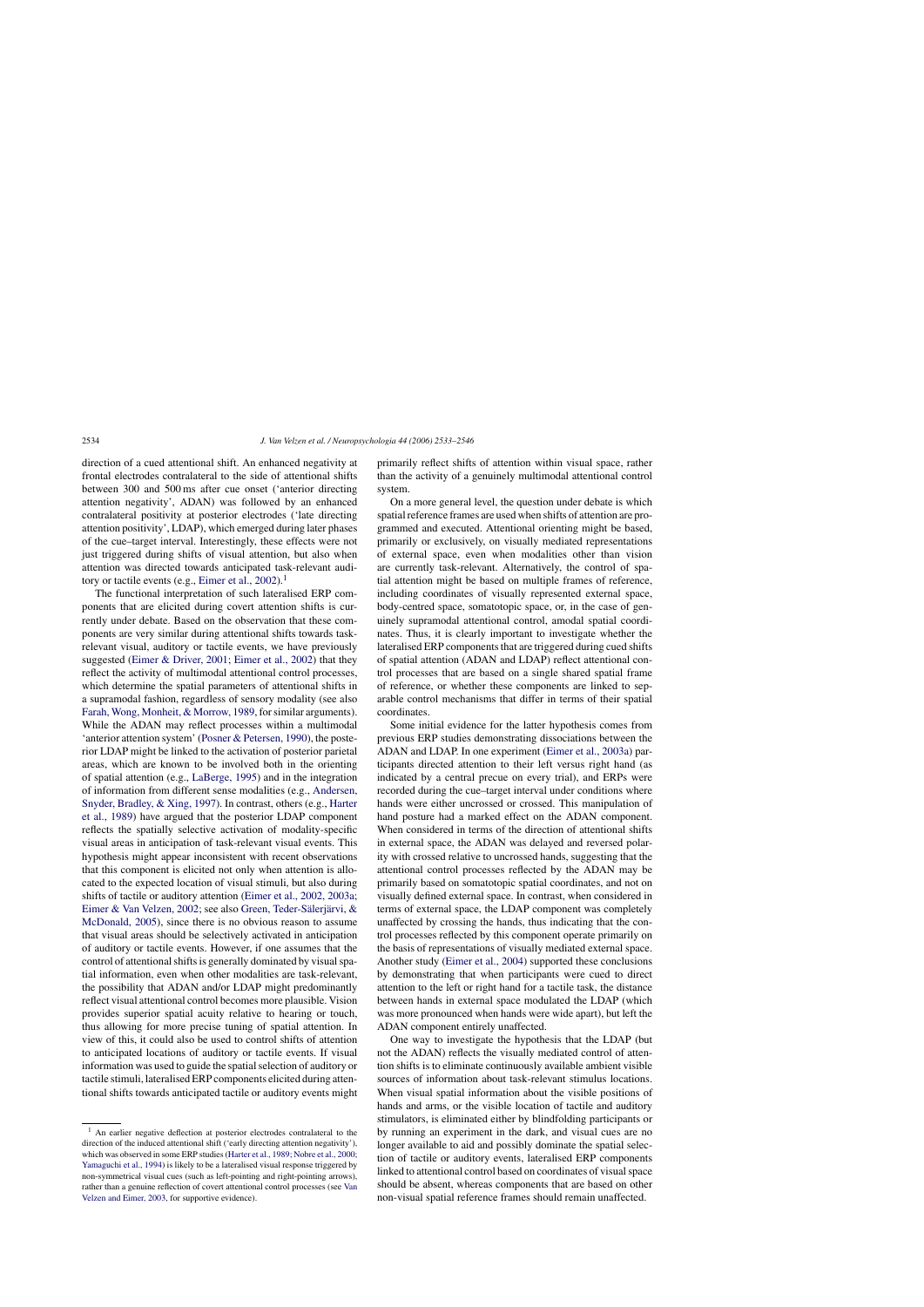<span id="page-2-0"></span>

| No. | Age | Gender | Handedness | Visual perception | Age of onset | Cause of blindness         |
|-----|-----|--------|------------|-------------------|--------------|----------------------------|
|     | 60  | Male   | Right      | None              | 18 months    | Eye glass damage           |
|     | 54  | Female | Right      | None              | Birth        | Retinopathy of prematurity |
|     | 63  | Male   | Right      | Diffuse light     | Birth        | Nervus opticus atrophy     |
| 4   | 54  | Male   | Right      | None              | Birth        | Retinopathy of prematurity |
|     | 23  | Female | Neither    | Diffuse light     | Birth        | Retinopathy of prematurity |
| 6   | 23  | Female | Neither    | Diffuse light     | Birth        | Retinopathy of prematurity |
|     | 29  | Female | Right      | None              | 2 years      | Detached retina            |
| 8   | 54  | Female | Right      | None              | Birth        | Retinopathy of prematurity |
| Q   | 55  | Male   | Neither    | None              | Birth        | Retinopathy of prematurity |
| 10  | 50  | Male   | Right      | None              | 13 months    | Detached retina            |

We first tested this prediction in a study [\(Eimer et al., 2003b\)](#page-12-0) where participants had to shift their attention towards their left or right hand (as indicated by an auditory cue presented at the start of each trial) in anticipation of task-relevant tactile events, either in a normally lit environment or in darkness. The ADAN component, which was present under normal illumination conditions, remained virtually unchanged in darkness. Although the LDAP was also reliably present in both conditions, its amplitude was reduced in the dark. The finding that the ADAN does not seem to depend on the continuous availability of visual spatial information is in line with the idea that this component reflects the control of attention within somatotopic or body-centred space. However, the observation that the LDAP was reduced, but still reliably present in the dark, does not allow any firm conclusions with respect to its dependence on visual spatial representations. One account of the presence of an attenuated LDAP during shifts of attention in the dark assumes that the brain might still utilize stored visual representations of external space, or visual imagery, in the control of tactile attention shifts in the dark. In our previous experiment [\(Eimer et al., 2003b\),](#page-12-0) all participants had received several training blocks under normal illumination conditions, with half of them being tested first in a lit experimental room before being tested in the dark. Thus, they may have been able to use stored visual representations of the spatial layout of the task situation when directing tactile attention in the dark. Consistent with this explanation, LDAP amplitudes were found to be even smaller in a follow-up experiment where all blocks were conducted in darkness (although training blocks were still run in a lit environment; see [Eimer et al., 2003b,](#page-12-0) for more details).

The main aim of the present experiment was to further clarify the role of visual spatial information during attentional orienting and its impact on lateralised ERP components triggered during shifts of spatial attention. ERP correlates of tactile attention shifts were measured in 10 early blind participants who were either blind from birth or had lost all vision within the first 2 years of life (see Table 1 for details). Due to the lack of visual input during perceptual and cognitive development, congenitally or early blind participants clearly cannot employ a visually defined spatial frame of reference, or visual imagery, to guide shifts of attention towards anticipated task-relevant tactile events. Investigating whether lateralised ERP components (ADAN and LDAP) are present during cued shifts of tactile attention in early blind participants<sup>2</sup> therefore provides a strong test as to whether one or both of these components reflect attentional control processes that are primarily guided by visual information. Control processes that depend on visually defined spatial coordinates should be entirely absent during attentional orienting in the early blind. In contrast, control processes (and their ERP correlates) which operate independently of visual information should remain present.

In addition to measuring ERPs during tactile attention shifts for early blind participants, we also tested a group of 10 agematched sighted control participants. Both sighted and blind participants had to detect and respond to infrequent tactile target stimuli when these were delivered to the currently task-relevant hand, whilst ignoring tactile stimuli when these were presented to the other irrelevant hand. Experimental blocks were conducted in a completely dark experimental booth. Similar to our previous study [\(Eimer et al., 2003b\),](#page-12-0) a trial-by-trial cueing paradigm was employed where the relevant hand was indicated at the beginning of each trial by an auditory cue. In contrast to this previous study, sighted control participants received task instructions and all training blocks needed to familiarize them with task procedures in the dark. This was to eliminate the possibility that, during training, they would build up visual representations of the spatial layout of the experimental set-up, which might be utilized to guide shifts of tactile attention in the dark.

One set of analyses was conducted for ERP components elicited in the cue–target interval in response to auditory cues directing tactile attention to the left versus right hand. Based on our earlier finding with sighted participants, which had shown that the ADAN component appears to be entirely unaffected by the absence of ambient visual information [\(Eimer et al., 2003b\),](#page-12-0) we expected this component to be present for the sighted control group. The new question was whether an ADAN would also be elicited in the early blind group. If this component was linked to attentional control processes that depend at least in part upon the availability of visual input during perceptual and cognitive

<sup>2</sup> In studies on visual impairments, the label 'congenitally totally blind' is sometimes also applied to people who lost their sight in infancy (up to the age of 2 years), whereas 'early blind' is often used when vision was lost in early childhood. Since the present group contained seven genuinely congenitally blind participants, and three participants with loss of sight within the first 2 years of life, we chose to use the more conservative term 'early blind'.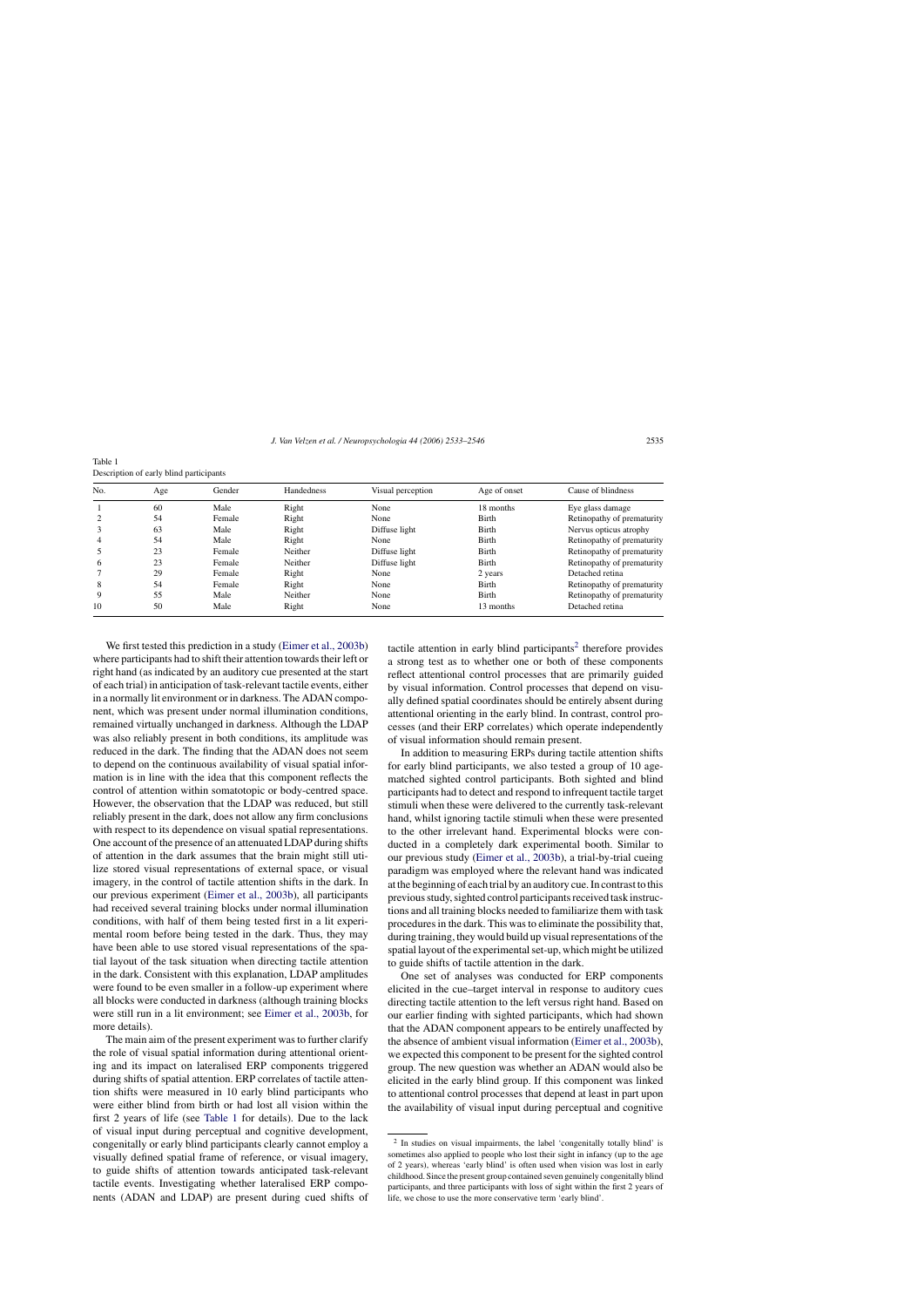development, it might be attenuated or even absent in the early blind. The other question concerned the fate of the posterior LDAP. If this component reflected the activity of attentional control mechanisms that rely on the present or past availability of visual spatial input, this component should be entirely absent during attentional orienting in early blind participants. For the sighted control group, the question was whether an LDAP would still be elicited during shifts of tactile attention even though participants had no opportunity to build up and store visual spatial representations of the task situation.

Another set of analyses was conducted for somatosensory ERP components triggered in early blind and sighted participants in response to tactile non-target stimuli presented to the cued (attended) or uncued (unattended) hand. With sighted participants, directing tactile attention to one hand versus the other has been found to result in an enhancement of the somatosensory N140 component, which is usually followed by a sustained attentional negativity beyond 200 ms post-stimulus [\(Eimer & Forster,](#page-12-0) [2003\).](#page-12-0) There is substantial evidence that the early loss of visual information can result in compensatory improvements of spatial perception in the remaining intact modalities (see Röder  $\&$ [Neville, 2003,](#page-13-0) for a review). For example, Röder et al. (1999b) have demonstrated superior auditory localization abilities for congenitally blind adults when attending to sounds in peripheral auditory space. Such compensatory changes might in principle be reflected by earlier, or more pronounced effects of spatial attention on somatosensory ERPs for the early blind as compared to the sighted group. However, the few previous ERP studies to date that have investigated this issue found little evidence for an improvement of spatially selective attentional processing in the early blind, relative to sighted people. When comparing sighted and blind participants in terms of the effects of sustained spatial attention on auditory ERPs ([Liotti, Ryder, & Woldorff, 1998\),](#page-12-0) or on somatosensory as well as auditory ERPs (Hötting, Rösler,  $\&$ Röder, 2004), no indication of earlier or more pronounced attentional modulations of early modality-specific ERP components were observed for the blind. The present experiment investigated this issue by contrasting the effects of tactile-spatial attention on somatosensory ERPs for early blind and sighted participants under transient attention conditions where attentional orienting was cued on a trial-by-trial basis.

#### **2. Materials and methods**

#### *2.1. Participants*

Twenty paid volunteers took part in this study. Ten participants were either congenitally blind or had lost sight within 2 years after birth (see [Table 1](#page-2-0) for further details). The other 10 participants were sighted and reported normal or corrected-to-normal vision. The blind group included five male and five female participants, aged between 23 and 63 years (average age 46.5 years). The agematched sighted control group also included five males and five females, aged between 22 and 69 years (average age 47.2 years).

#### *2.2. Stimuli and apparatus*

Participants sat in a soundproof and completely dark experimental chamber, with a head-mounted microphone positioned in front of their mouth. Two tones differing in pitch (low: 1000 Hz; high: 1500 Hz; each at 72 dB SPL) served as cue stimuli (see below). On each trial, one of these auditory stimuli was presented from a loudspeaker located directly in front of the participant at a distance of about 15 cm from the participant's eyes. Participants placed their hands on a table, at a distance of about 26 cm between the left and right index finger and the body midline. Tactile stimuli were presented using two 6 V solenoids, driving a metal rod with a blunt conical tip to the radial side of the middle phalanx of the left and right index fingers, making contact with a finger whenever a current was passed through the solenoid. The solenoids were attached to the fingers with white medical tape. White noise (65 dB SPL, measured from the position of the participants' head) was continuously present to mask any sounds made by the tactile stimulators. Tactile stimuli were vibrations, and these were generated by presenting a sequence of 20 rapidly delivered brief pulses. The stimulus onset asynchrony between successive pulses was 10 ms, corresponding to a stimulation frequency of 100 Hz. Tactile vibrations differed with respect to their intensity. To present 'weak' vibrations, which served as target stimuli, the contact time between rod and skin was set to 2 ms, followed by an 8 ms interpulse interval. To present 'strong' vibrations, which were non-target stimuli, contact time was set to 3 ms, followed by a 7 ms interpulse interval. Subjectively, these manipulations resulted in perceived vibrations with identical frequency, but different intensities. The duration of each vibratory stimulus was 200 ms.

#### *2.3. Procedure*

Sixteen experimental blocks, each consisting of 72 trials, were run. Each trial started with a 50 ms presentation of an auditory cue stimulus, followed after an interval of 650 ms by a peripheral tactile stimulus (200 ms duration). Inter-trial interval was 1000 ms. Participants were instructed to respond vocally (by saying "yes") whenever a tactile target (a soft vibration) was presented to the relevant hand (left or right). Which hand was relevant changed from trial to trial, and was indicated by the pitch of the auditory cue (low versus high). For five blind and five sighted participants, a high tone signalled that the left hand was relevant, while a low tone indicated that the right hand was relevant. This pitch-to-hand mapping was reversed for the other five blind and five sighted participants. The two auditory cues were presented in random order and with equal probability. In 48 trials per block, a tactile non-target stimulus (i.e., a strong vibration requiring no response) was presented with equal probability to the left or right hand. These non-targets were preceded with equal probability by either a high-pitch or low-pitch cue, resulting in a total of 12 non-target trials per block for each combination of cued hand (left versus right) and stimulus location (left versus right). In the remaining 24 trials per block, tactile target stimuli (soft vibrations) were presented with equal probability on the left or right hand. Sixteen of these trials (eight left and eight right) contained a tactile target stimulus at the relevant hand (as indicated by the preceding auditory cue), and only these stimuli required a vocal response. In the remaining eight trials (four left and four right), tactile targets were presented at the uncued hand and responses had to be withheld to these stimuli.

Participants were instructed to respond as quickly as possible only to soft tactile vibrations at the cued hand, and to ignore all non-targets at that hand, as well as all tactile stimuli presented to the uncued hand. A minimum of two training blocks were run prior to the first experimental block. These training blocks were identical to the experimental blocks, also being delivered in absolute darkness, to prevent sighted participants from utilizing (or memorizing) visual spatial cues when performing the tactile task.

#### *2.4. Recording and data analysis*

EEG was recorded with Ag-AgCl electrodes and linked-earlobe reference from Fpz, F7, F3, Fz, F4, F8, FC5, FC6, T7, C3, Cz, C4, T8, CP5, CP6, P7, P3, Pz, P4, P8 and Oz (according to the 10–20 system), and from OL and OR (located halfway between O1 and P7, and O2 and P8, respectively). Horizontal EOG (HEOG) was recorded bipolarly from the outer canthi of both eyes. The impedance for all electrodes was kept below  $5 \text{ k}\Omega$ . The amplifier band-pass was 0.1–40 Hz. EEG and EOG were sampled with a digitisation rate of 200 Hz and stored on disk. For each vocal response, voice onset times were measured using a voice key.

EEG and HEOG were epoched off-line into 1300 ms periods, starting 100 ms prior to cue onset and ending 500 ms after the onset of the peripheral stimulus on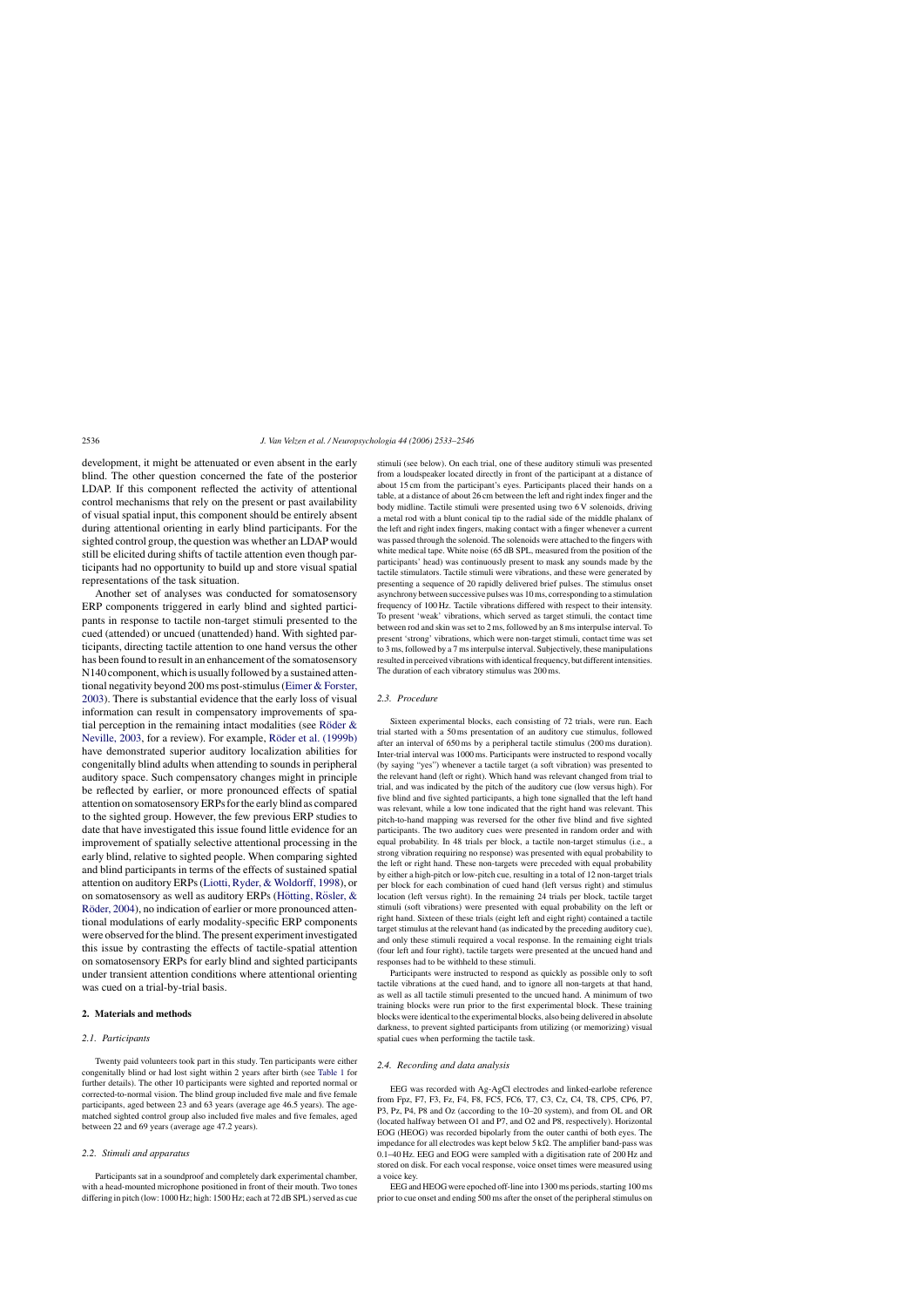<span id="page-4-0"></span>each trial. Separate averages were computed for ERPs recorded in the cue–target interval (relative to a 100 ms baseline preceding cue onset), and for ERPs in response to subsequent peripheral stimuli (relative to a 100 ms baseline preceding the onset of these stimuli). Trials with eyeblinks (Fpz exceeding  $\pm 60 \,\mu\text{V}$  relative to baseline), horizontal eye movements (HEOG exceeding  $\pm 30 \,\mu\text{V}$  relative to baseline) or other artefacts (a voltage exceeding  $\pm 60 \mu$ V at any electrode location relative to baseline) were excluded from analysis. To detect smaller systematic deviations of eye position, indicating residual tendencies to move the eyes towards the cued location, averaged HEOG waveforms obtained in the cue–target interval in response to cues directing attention to the left versus right hand were examined separately for each participant. Residual HEOG deviations remained below  $\pm 3 \mu$ V throughout this interval for all early blind and sighted participants.

The EEG obtained in the cue–target interval in response to auditory cue stimuli was averaged separately for cues directing attention to the left versus right hand, respectively. Because trials containing tactile targets and non-targets were presented in random order, and the presence versus absence of a tactile target was therefore completely unpredictable prior to tactile stimulus onset, ERPs recorded during the cue–target interval were collapsed across trials containing a tactile target or non-target. Based on our previous work investigating ERP correlates of covert attention shifts in the cue–target interval ([Eimer et al., 2002,](#page-12-0) [2003a, 2003b, 2004;](#page-12-0) [Eimer & Van Velzen, 2002\),](#page-12-0) mean amplitude values were computed at lateral anterior sites (F7/8, F3/4 and FC5/6), lateral central sites (T7/8, C3/4 and CP5/6) and lateral posterior sites (P7/8, P3/4 and OL/R) within two successive latency windows (300–500 and 500–700 ms relative to cue onset). These amplitude values were then analysed separately for lateral anterior, central and posterior electrodes, and separately by repeated measures ANOVAs for the between-subject factor group (blind versus sighted), and the within-subject factors electrode site (F7/8 versus F3/4 versus FC5/6, for anterior sites; T7/8

versus C3/4 versus CP5/6, for central sites and P7/8 versus P3/4 versus OL/R, for posterior sites), cued direction (leftward versus rightward shift of attention) and hemisphere (left versus right). Additional analyses were also conducted separately for the blind and sighted group, respectively. In all of these analyses, the presence of lateralised ERP modulations sensitive to the direction of a cued attentional shift will be reflected by significant hemisphere  $\times$  cued direction interactions.

The EEG obtained in response to peripheral tactile stimuli was averaged for non-target stimuli only (i.e., strong vibrations, which required no behavioural response), to avoid contamination by vocal responses, and to equate trials with respect to response-related factors, such as the difference between response execution versus response inhibition. Trials where false-positive vocal responses were recorded on non-target trials (occurring on only 0.6% of these trials for the blind group, and on 0.8% for the sighted group) were also excluded from analysis. Separate averages were computed for all combinations of cued direction and stimulus side (left versus right). Mean amplitude values were computed for measurement windows centred on the peak latencies of the somatosensory P100 and N140 components (90–120 and 130–170 ms post-stimulus, respectively). Sustained attentional ERP modulations at longer latencies were investigated within a latency window between 200 and 350 ms after stimulus onset. Analyses of somatosensory ERPs were conducted separately for lateral sites (F3/F4, C3/C4 and P3/P4) contralateral and ipsilateral to the side of the stimulated hand, as well as for midline electrodes (Fz, Cz and Pz), for the factors group, electrode site (frontal versus central versus parietal), attention (stimulus at cued location versus uncued location) and stimulus side. Again, separate analyses were also conducted for the blind and sighted groups, respectively. Where appropriate, Greenhouse–Geisser adjustments to the degrees of freedom were performed and the adjusted *p*-values are reported.



# **ERPs elicited in the cue-target interval Blind participants**

Fig. 1. Grand-averaged ERPs elicited for congenitally blind participants over the left and right hemisphere in the interval between cue onset and onset of the subsequent peripheral tactile stimulus. ERPs in response to auditory cues directing attention to the left side (solid lines), and cues directing attention to the right side (dashed lines) are shown separately. An anterior directing attention negativity (ADAN) was elicited at frontal and centroparietal sites.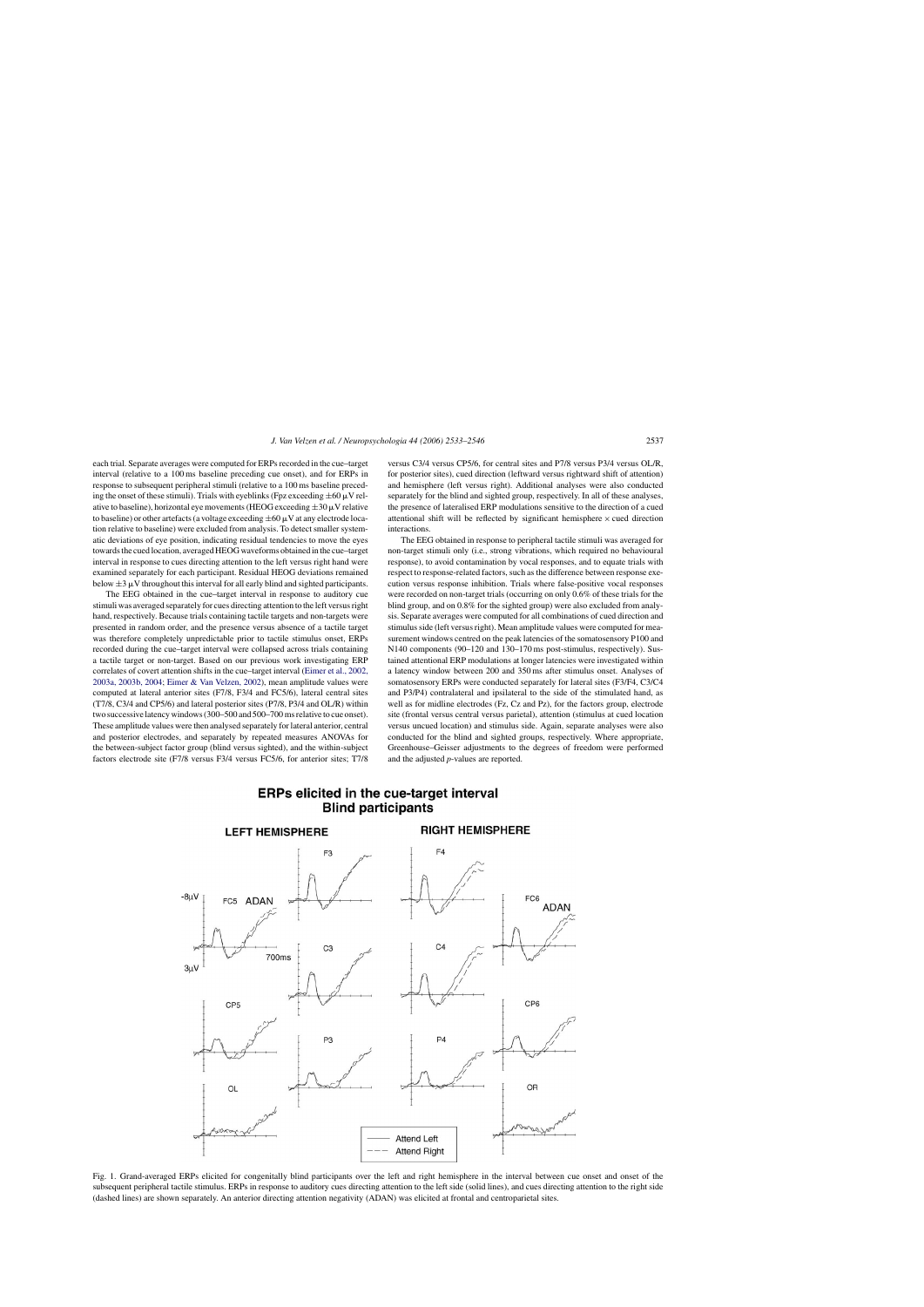## **3. Results**

#### *3.1. Behavioural performance*

Mean vocal response times to cued tactile targets were 545 ms in the blind group, and 595 ms in the sighted group. This difference failed to reach significance  $(t(18) < 1)$ . In the blind group, responses to tactile targets presented to the right hand were faster than responses to left hand targets (533 ms versus 557 ms), and this difference was significant  $(t(9) = 2.3; p < .05)$ . No such difference was present for the sighted controls (595 and 594 ms for left and right targets).

False alarms to tactile non-target stimuli were present on 0.6% (blind group) and 0.8% (sighted group) of all non-target trials, and this difference was not significant. Blind participants missed 6.3% of all targets presented at cued locations, and produced false alarms on 6.9% of all trials where tactile targets were presented at uncued locations, as compared to 9.2% misses and 2.1% false alarms for the sighted group. Based on these data, sensitivity measures (d') and measures of response bias (C) were computed for both groups (derived from signal detection theory, and described in [Macmillan & Creelman, 1991\).](#page-12-0) Whereas *d* did not differ significantly between the two groups, *C* was significantly larger for sighted as compared to blind participants  $(t(18) = 4.3; p < .001)$ , demonstrating that the blind used a more liberal response criterion.

## *3.2. ERP correlates of tactile-spatial orienting in the interval between auditory cues and peripheral tactile stimuli*

Figs. 1 (blind group) and 2 (sighted control group) show ERPs elicited at lateral electrodes over the left and right hemisphere in the interval between cue onset and onset of the subsequent tactile stimulus, displayed separately for auditory cues directing tactile attention to the left side (solid lines) and to the right side (dashed lines). As can be seen from these figures, the pattern of ERP lateralisations sensitive to the direction of a cued attentional shift was remarkably similar across both groups. For blind as well as sighted participants, a negativity contralateral to the direction of an attentional shift (anterior directing attention negativity) was maximal at frontocentral electrodes, but also seemed to be present at more posterior sites (CP5/6). Importantly, no contralateral late directing attention positivity appeared to be present for either group.

The presence and time course of the ADAN component, its similarity across blind and sighted participants, and the absence



# **ERPs elicited in the cue-target interval Sighted control group**

Fig. 2. Grand-averaged ERPs elicited for the sighted control group over the left and right hemisphere in the interval between cue onset and onset of the subsequent peripheral tactile stimulus, in response to auditory cues directing attention to the left side (solid lines), and cues directing attention to the right side (dashed lines). As for the blind group, an anterior directing attention negativity (ADAN) was present.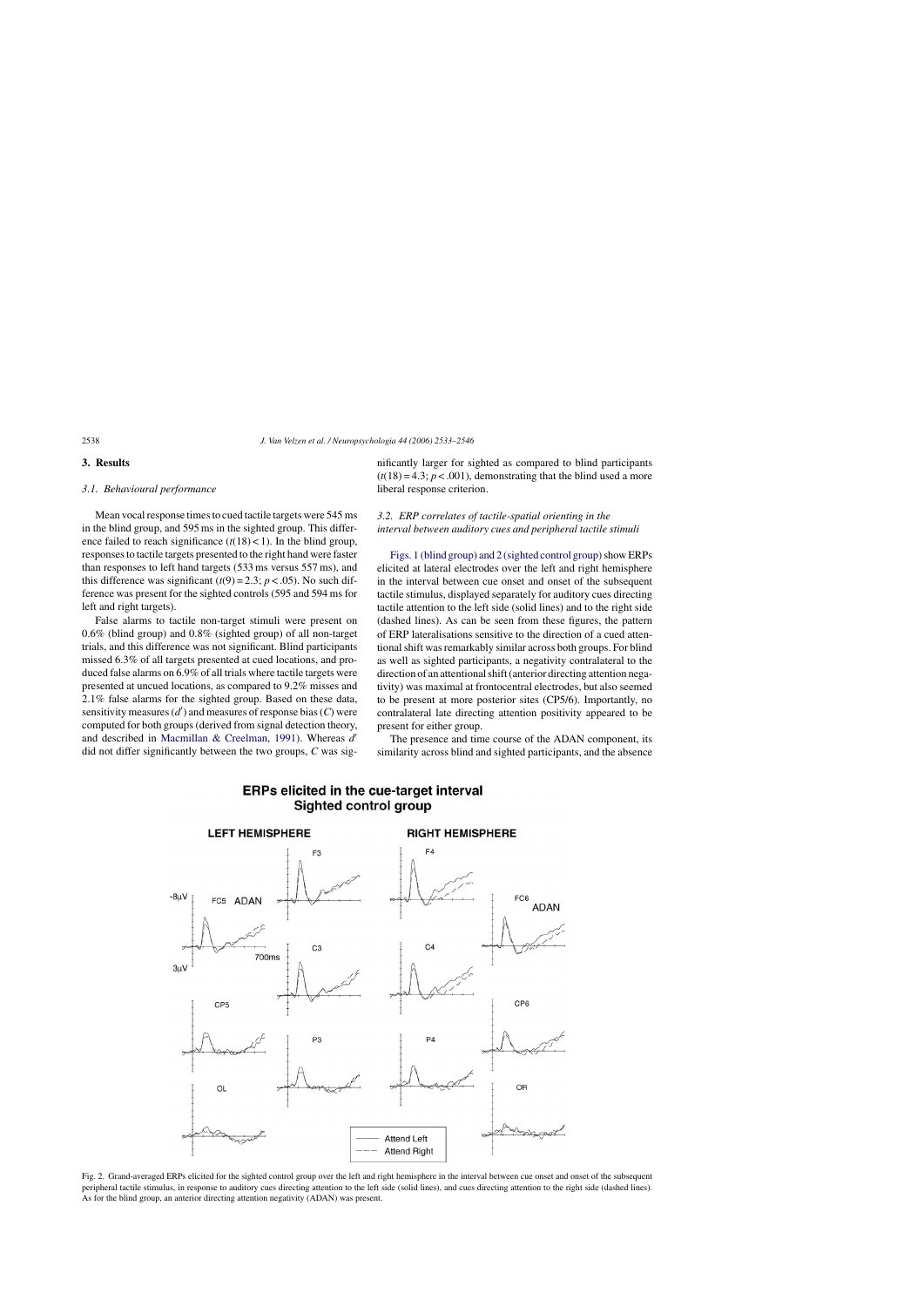<span id="page-6-0"></span>of a posterior LDAP component in both groups is further illustrated in Fig. 3, which shows difference waveforms obtained at lateral anterior (top panels), central (middle panels) and posterior electrode pairs (bottom panels), for the blind group (solid lines) and the sighted group (dashed lines). These difference waves were obtained by first subtracting ERPs recorded during attentional shifts to the right from ERPs elicited during leftward attentional shifts, and then subtracting the resulting difference waveforms at right electrodes from the difference waveforms emerging at corresponding electrodes over the left hemisphere. In the resulting double subtraction waveforms, an overall negativity contralateral to the direction of attentional shifts (ADAN) is reflected by positive amplitude values (downward-going deflections). Any contralateral positivity (LDAP) would have been reflected by negative values (upward deflections). Fig. 3 shows that an ADAN component was elicited at about 300 ms following cue onset in both groups. With the possible exception of F7/8, where the ADAN seems more pronounced in the sighted control group, overall this component appears to be similar in amplitude for both groups and remained present at lateral anterior and central sites throughout the cue–target interval. In contrast, there was no evidence that a posterior LDAP component was elicited during later stages of the cue–target interval in either the blind or sighted group.

Statistical analyses confirmed these informal observations. ERPs elicited during leftward and rightward attention shifts were compared directly as a function of the recording hemisphere, prior to the double subtraction visualised in Fig. 3. No systematic ERP modulations sensitive to the direction of attentional shifts were observed within the first 300 ms following cue onset. In the 300–500 ms post-cue interval, significant hemisphere  $\times$  cued direction interactions were present at anterior sites  $(F(1,18) = 20.4; p < .001)$ , as well as at central sites  $(F(1,18) = 18.1; p < .001)$ , reflecting the enhanced negativity contralateral to the direction of an attentional shift (ADAN) visible in [Figs. 1–3.](#page-4-0) Importantly, there were no indications of any group  $\times$  hemisphere  $\times$  cued direction interactions at lateral anterior or central sites (both  $F(1,18) < 1$ ), indicating that there were no systematic differences between ADAN components triggered during shifts of tactile attention in the blind and sighted groups. Analyses conducted separately for each group confirmed the presence of significant hemisphere  $\times$  cued direction interactions at lateral anterior and lateral central recording electrodes in both groups (all  $F(1,9) > 8.1$ ; all  $p < .02$ ). No over-



# **Double Subtraction Waveforms**

Fig. 3. Difference waveforms obtained at lateral anterior (top), central (middle) and posterior (bottom) electrodes in the 700 ms interval between cue onset and onset of the subsequent peripheral tactile stimulus, illustrating the time course of lateralised ERP modulations sensitive to the direction of attentional shifts for blind participants (solid lines) and for the sighted control group (dashed lines). Difference waveforms were generated by first subtracting ERPs in response to cues directing attention to the right from ERPs in response to cues directing attention to the left; and then subtracting the resulting difference waves at right electrodes from the difference waveform obtained for the corresponding left-hemisphere electrode. Enlarged negativities contralateral to the direction of attentional shifts are reflected by positive amplitude values (downward-going deflections). Enhanced contralateral positivities would have been reflected by negative values (upward-going deflections). Waveforms show a sustained anterior directing attention negativity (ADAN) for both groups, but no evidence for any posterior late directing attention positivity (LDAP) in either group.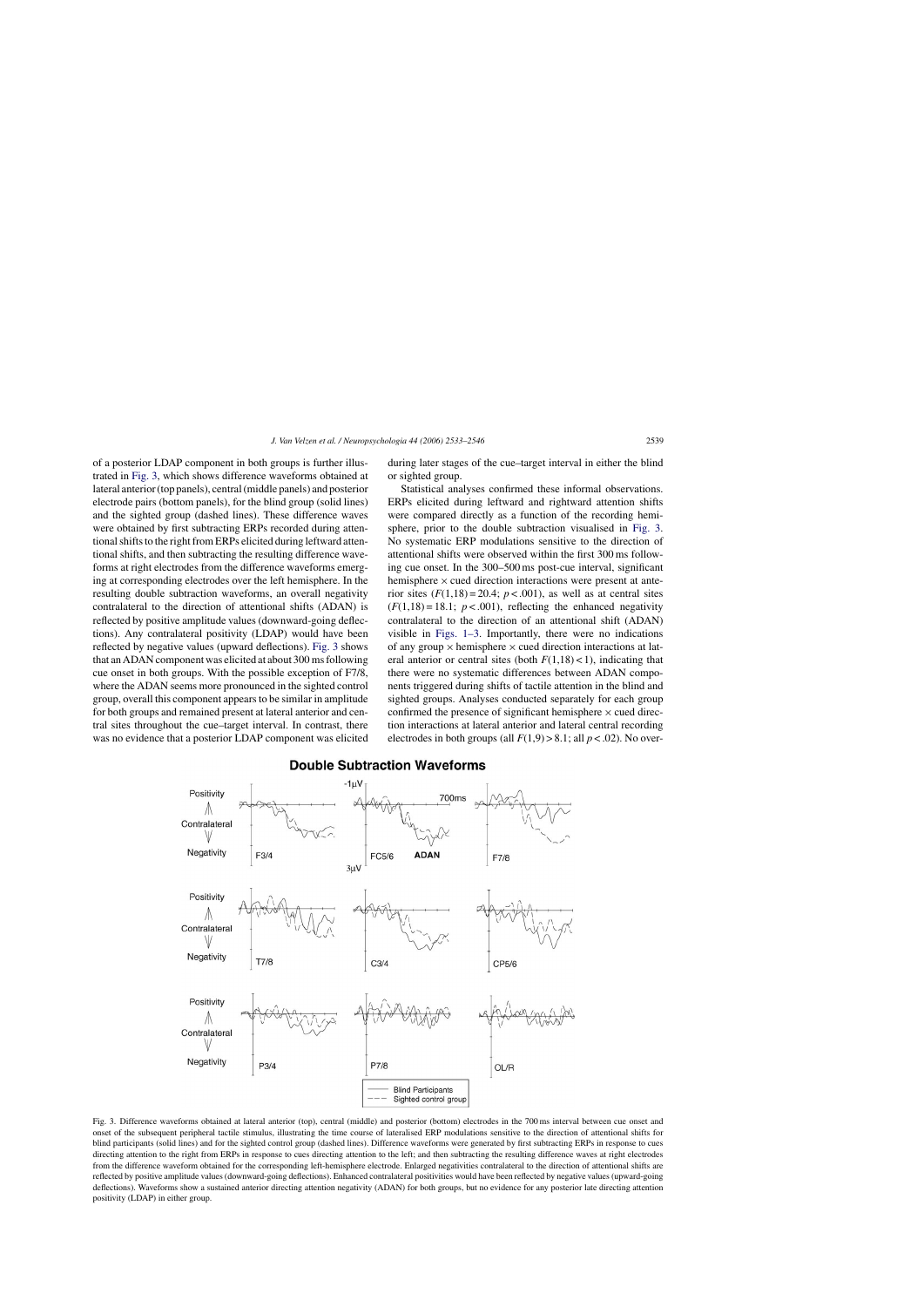<span id="page-7-0"></span>

the side of stimulus presentation, in response to tactile non-target stimuli at cued locations (solid lines) and uncued locations (dashed lines) in the 500 ms interval following stimulus onset.

all significant hemisphere  $\times$  cued direction interaction, or any  $\gamma$  group  $\times$  hemisphere  $\times$  cued direction interaction was present in the 300–500 ms interval at lateral posterior electrodes.

A similar pattern of results was found in the subsequent 500–700 ms post-cue interval (corresponding to the final 200 ms prior to the onset of a lateral tactile stimulus). Again, significant hemisphere  $\times$  cued direction interactions were present at lateral anterior  $(F(1,18) = 42.7; p < .001)$  as well as at lateral central electrodes  $(F(1,18) = 28.8; p < .001)$ , demonstrating that the ADAN remained present during the later phase of the cue–target interval. As was the case for 300–500 ms time window, no

sign of any group  $\times$  hemisphere  $\times$  cued direction interaction was found at these electrode sites (both  $F(1,18)$  < 1.8). Again this strongly suggests that ADAN amplitudes did not differ systematically across the blind and sighted groups.<sup>3</sup> Analyses

<sup>&</sup>lt;sup>3</sup> A four-way interaction (group  $\times$  hemisphere  $\times$  cued direction  $\times$  electrode site) was obtained at lateral anterior electrodes in the 500–700 ms measurement interval  $(F(2,36) = 4.5; p < .03; \varepsilon = .846)$ . Follow-up analyses revealed the presence of a significant group  $\times$  hemisphere  $\times$  cued direction interaction at F7/8 only. As can also be seen in [Fig. 3,](#page-6-0) the late phase of the ADAN component tended to be larger for sighted relative to blind participants at this electrode pair.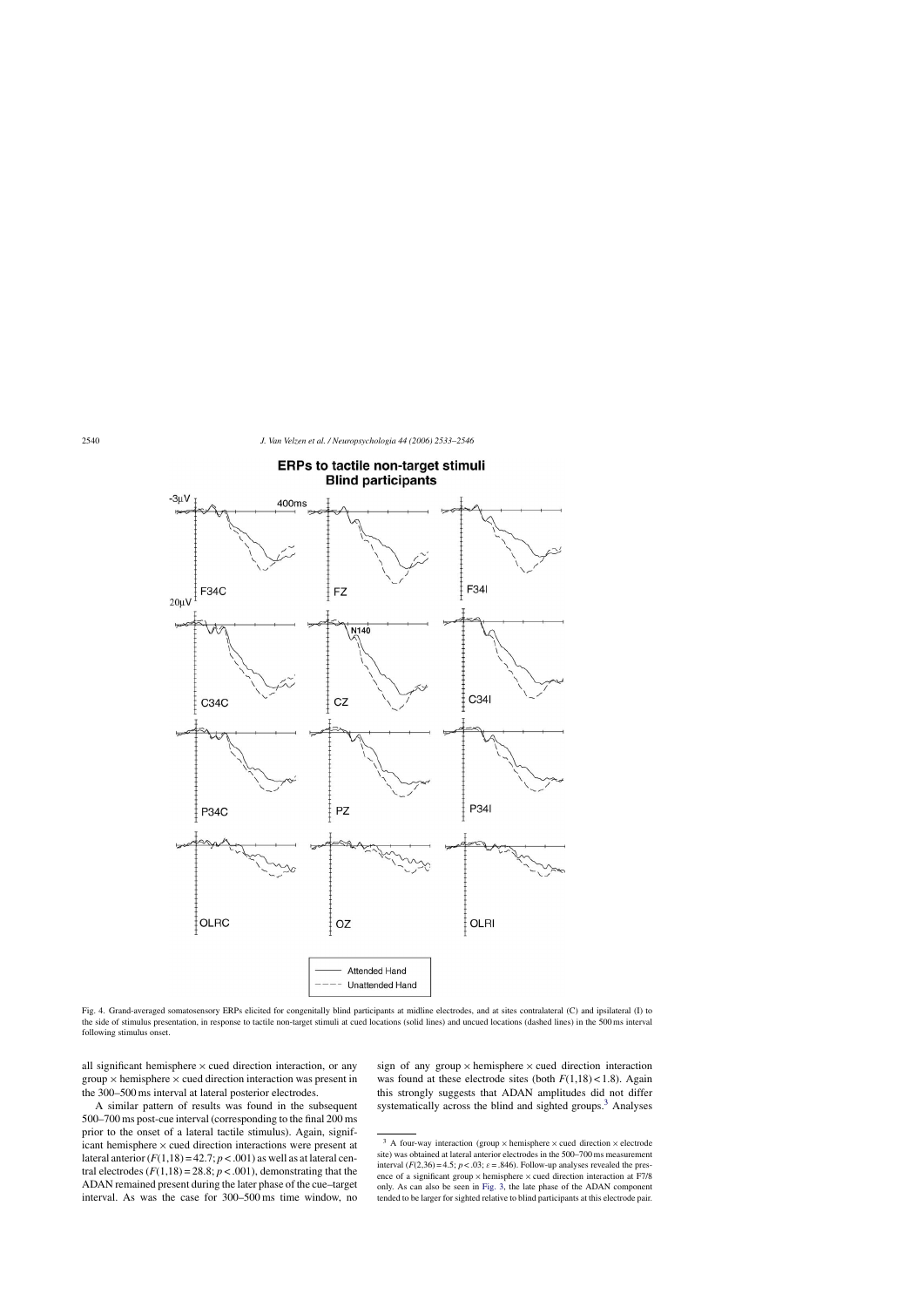<span id="page-8-0"></span>conducted separately for each group confirmed that significant hemisphere  $\times$  cued direction interactions were present at lateral anterior sites as well as at lateral central sites in both groups (all  $F(1.9) > 11.5$ ; all  $p < .01$ ).

Importantly, in contrast to previous investigations of cued shifts of spatial attention with sighted participants, there was no statistical evidence whatsoever for the presence of a posterior LDAP component during this 500–700 ms measurement interval. At lateral posterior electrodes, the overall hemisphere  $\times$  cued direction interaction failed to reach significance  $(F(1,18)$  < 1.5). A hemisphere  $\times$  cued direction  $\times$  electrode site interaction  $(F(2,36) = 7.1; p < .02; \varepsilon = .837)$  was accompanied

by a significant hemisphere  $\times$  cued direction interaction at P3/4  $(F(1,18) = 9.4; p < .01)$ , reflecting the fact that the ADAN continued to be present, albeit in attenuated fashion, at this electrode pair (see [Fig. 3\).](#page-6-0) Importantly, however, there was no trace of any hemisphere  $\times$  cued direction interaction at lateral posterior electrode pairs P3/4 and OL/R (both  $F(1,18)$  < 1), where the LDAP component was reliably found in previous studies of spatial orienting in sighted participants. In addition, not only were  $\gamma$  group  $\times$  hemisphere  $\times$  cued direction interactions not found at either of these electrode pairs (both  $F(1,18) < 1$ ), but also followup analyses conducted separately for the blind and sighted groups failed to find any indication of hemisphere  $\times$  cued direc-



# **ERPs to tactile non-target stimuli Sighted participants**

Fig. 5. Grand-averaged somatosensory ERPs elicited for the sighted control group at midline electrodes, and at sites contralateral (C) and ipsilateral (I) to the side of stimulus presentation, in response to tactile non-target stimuli at cued locations (solid lines) and uncued locations (dashed lines) in the 500 ms interval following stimulus onset.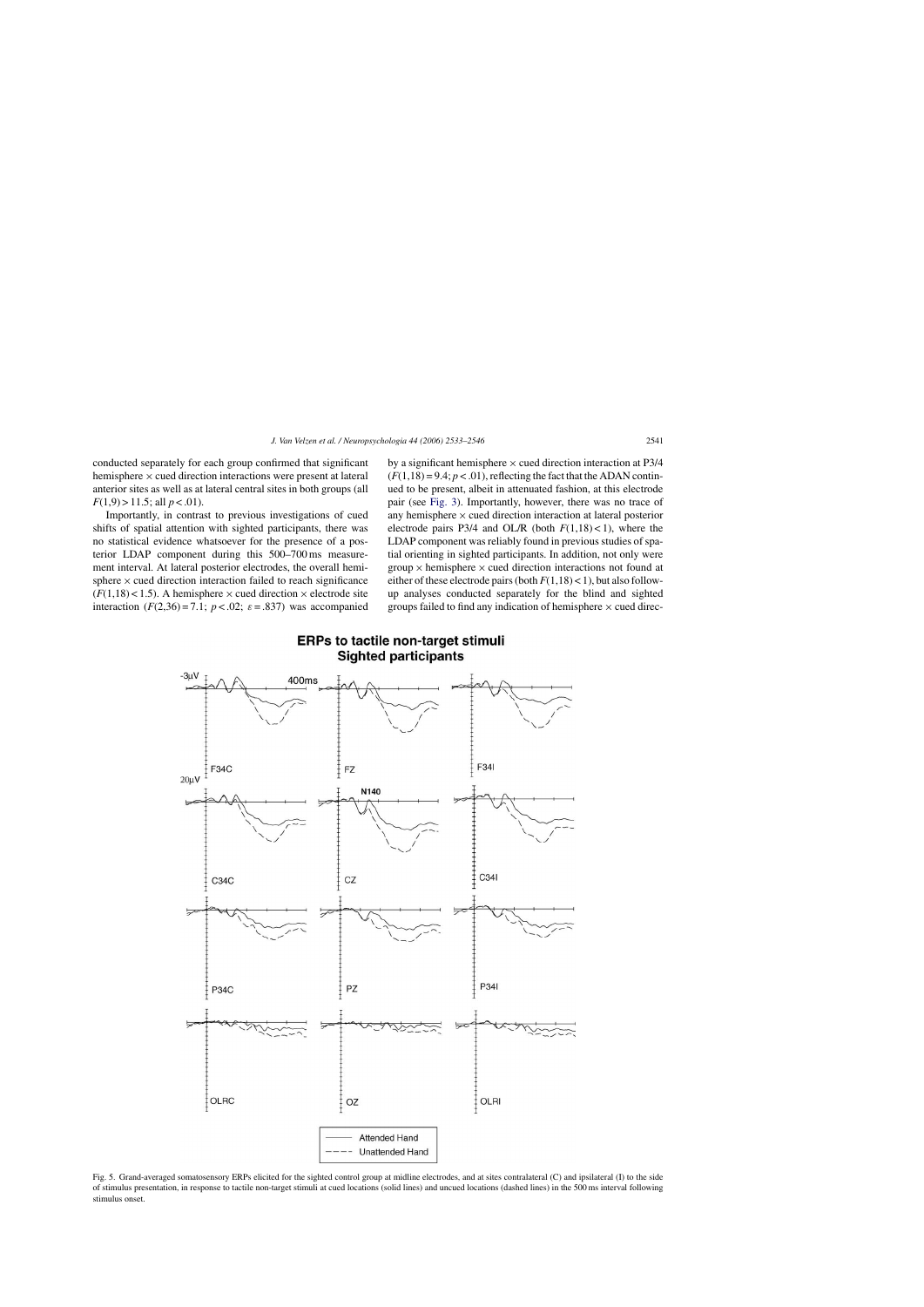tion interactions at P3/4 and OL/R, thereby strongly suggesting that the LDAP component was not only absent in the early blind group, but also for the sighted controls.

## *3.3. Effects of spatial attention on somatosensory ERPs*

ERPs elicited in response to tactile non-target stimuli at cued locations (solid lines) and uncued locations (dashed lines) are shown in [Fig. 4](#page-7-0) for blind participants, and in [Fig. 5](#page-8-0) for the sighted control group. Waveforms are displayed separately for midline electrodes and for electrode sites contralateral (left panels) and ipsilateral (right panels) to the side of tactile stimulation. In both groups, somatosensory N140 components appear to be enhanced when tactile stimuli were presented to the attended hand relative to tactile stimuli presented to the unattended hand. In addition, a sustained enhanced negativity in response to attended relative to unattended tactile stimuli was elicited in a similar fashion for sighted and early blind participants.

No significant main effects of attention or group  $\times$  attention interactions were present for the P100 component (90–120 ms post-stimulus). In the N140 latency range (130–170 ms poststimulus), main effects of attention were obtained at contralateral and ipsilateral electrodes as well as at midline sites (all  $F(1,18) > 13.8$ ; all  $p < .05$ ), demonstrating that directing tactile attention to one hand versus the other modulated N140 amplitudes. A main effect of group was significant at ipsilateral electrodes  $(F(1,18) = 6.5; p < .02)$ , but failed to reach significance at contralateral and midline sites. This reflects the fact that somatosensory ERPs in the N140 time range tended to be generally more positive for the blind relative to the sighted group (see [Figs. 4 and 5\)](#page-7-0). However, and more importantly, no group  $\times$  attention interactions were present in the N140 time window (all  $F(1,18)$  < 1), suggesting that analogous attentional N140 modulations were elicited in the blind and sighted groups. Follow-up analyses conducted separately for both groups revealed reliable effects of attention on N140 amplitudes at ipsilateral, contralateral, and midline sites for the sighted group (all  $F(1,9) = 5.1$ ; all  $p < .001$ ), and reliable attentional effects at ipsilateral sites  $(F(1,9) = 11.1; p < .01)$  and at midline electrodes  $(F(1,9) = 5.7; p < .05)$  for the blind group.

In the 200–350 ms measurement window, main effects of attention were obtained at contralateral, ipsilateral, as well as midline sites (all  $F(1,18)$ ) > 39.5; all  $p < .001$ ), reflecting the sustained enhanced negativity for attended relative to unattended tactile stimuli shown in [Figs. 4 and 5.](#page-7-0) Main effects of group were also present at these sites (all  $F(1,18) > 7.1$ ; all  $p < .02$ ), as ERPs were generally more positive in the blind as compared to the sighted group during this time window. However, analogous to the results found for the N140 component, there was no indication of any group  $\times$  attention interaction (all  $F(1,18)$  < 1) suggesting that attentional ERP modulations triggered between 200 and 350 ms post-stimulus were comparable in size across blind and sighted participants. [Figs. 4 and 5](#page-7-0) suggest that at longer latencies, this attentional negativity might extend to more posterior (occipital) sites, particularly in the early blind group. To investigate this, additional post hoc analyses were conducted for ERP waveforms obtained at Oz, OL and OR between 300 and 400 ms after stimulus onset. A main effect of attention was obtained for the blind group  $(F(1,9) = 9.0; p < .02)$ , although this effect was not significant for sighted participants  $(F(1,9) = 2.5;$  $p$  < .15). However, this difference was not substantiated by an overall significant group  $\times$  attention interaction.

#### **4. Discussion**

The main aim of the present ERP experiment was to investigate the role of visual spatial information in the control of tactile attention shifts. ERP correlates of tactile attention were measured under conditions where visual spatial information was permanently or temporarily unavailable. Ten participants who were either blind from birth or had lost all vision during the first 2 years of life and 10 age-matched controls were instructed to direct attention to their left or right hand (as indicated by an auditory attention cue presented at the start of each trial), in order to detect infrequent tactile targets when these were delivered to this relevant hand. This task was performed in a dark experimental booth. Processes involved in the control of attentional orienting were investigated by measuring ERPs during the cue–target interval, and effects of spatial attention on somatosensory processing were studied by comparing somatosensory ERPs to tactile non-target stimuli at attended versus unattended locations.

Attentional control processes (and their electrophysiological correlates) that are based on visually mediated representations of external space should depend critically on the availability of visual spatial information or visual imagery, and therefore should be entirely absent during attentional orienting in the early blind. In contrast, control processes that operate independently of visually mediated spatial information should be preserved in the early blind. The pattern of ERP results obtained for the early blind group during covert shifts of spatial attention in the present experiment was clear-cut. Whereas an anterior directing attention negativity was clearly present, there was no evidence whatsoever for any posterior late direction attention positivity. Essentially the same pattern of results was also obtained for the age-matched sighted control participants, who performed the tactile attention task in complete darkness. Again, the ADAN component was present, but the LDAP was absent.

This dissociation between ADAN and LDAP components is in line with the hypothesis that these two components are linked to separable attentional control mechanisms that differ in terms of their spatial reference frame. The presence of an ADAN in the early blind strongly suggests that this component is linked to attentional control processes that are entirely independent of any visually mediated spatial representation, and is thus consistent with our earlier suggestion that this component might predominantly reflect the control of attention within a somatotopically defined spatial reference frame [\(Eimer et al., 2003a\).](#page-12-0) Attentional control mechanisms based on somatotopically defined spatial coordinates are unlikely to be affected by the early loss of visual spatial information. The lack of an LDAP in the present study for either group diverges markedly from the findings from previous ERP investigations where sighted participants were cued to shift attention towards the location of task-relevant tactile events in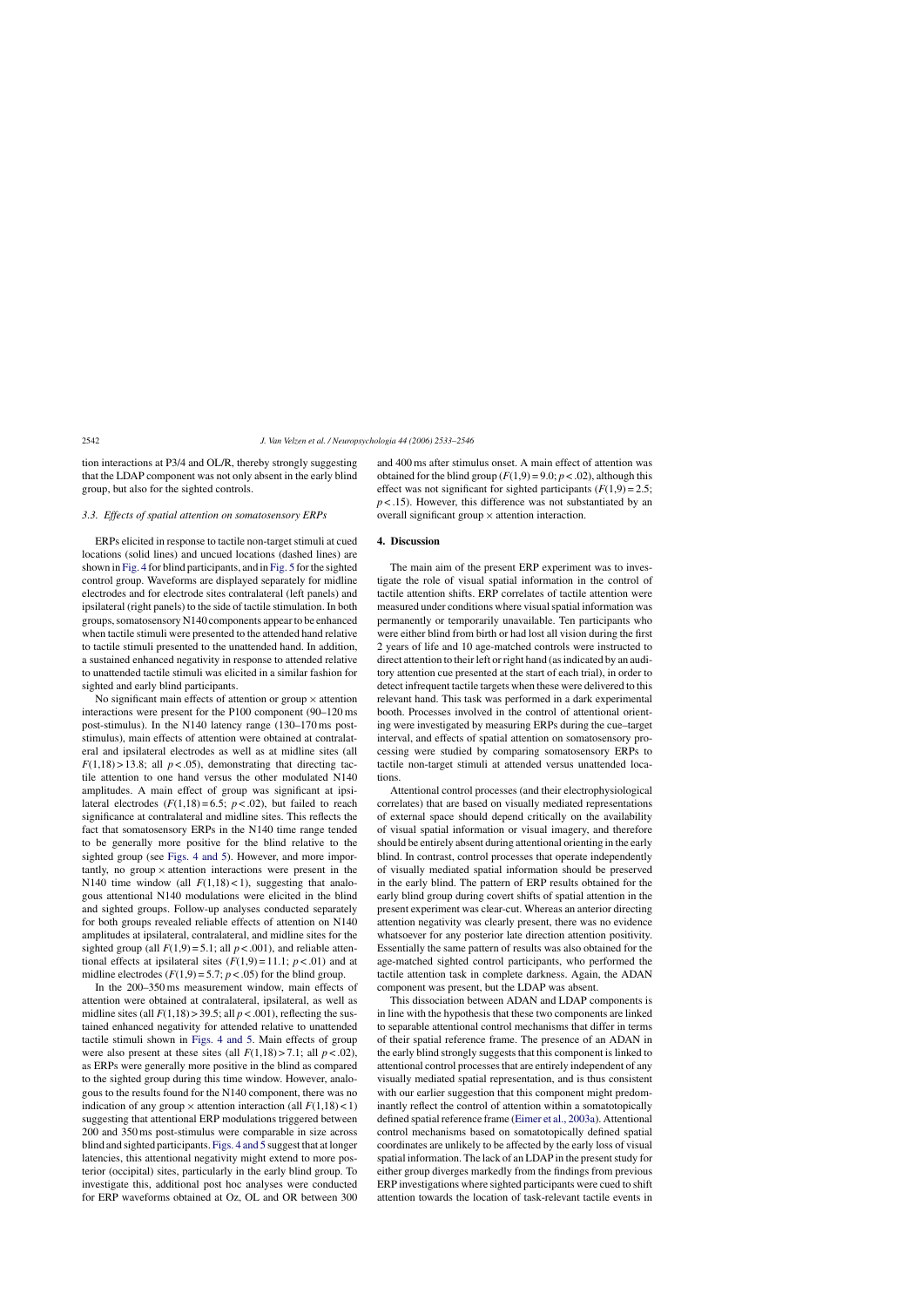a lit environment (e.g., [Eimer et al., 2002, 2003a, 2004\).](#page-12-0) The absence of the LDAP also contrasts with earlier studies where ERP correlates of visual or auditory attention shifts were measured (e.g., [Hopf & Mangun, 2000;](#page-12-0) [Nobre et al., 2000; Green et](#page-13-0) [al., 2005\).](#page-13-0) In all of these studies, LDAP components were reliably and consistently elicited in the cue–target interval. Given these earlier results, the absence of the LDAP in the early blind as well as in the sighted control group is remarkable, and thus suggests that the attentional control processes reflected by this component are strongly dependent upon visually defined external spatial reference frames.

To provide additional evidence for this conclusion, we tested a further eight right handed and normally sighted participants (five females, three males, aged between 20 and 69 years, mean age 40 years) using procedures identical to the experiment reported above, except for the fact that all blocks were delivered under normal illumination conditions. Fig. 6 shows difference waveforms analogous to those shown in [Fig. 3](#page-6-0) for lateral anterior electrodes F3/4 (top) and lateral occipital electrodes OL/R (bottom),



### **Double Subtraction Waveforms: Sighted control groups**

Fig. 6. Difference waveforms obtained at lateral anterior electrodes F3/4 (top) and at lateral occipital electrodes OL/R (bottom) in the 700 ms interval between cue onset and onset of the subsequent peripheral tactile stimulus, generated in the same way as the difference waves shown in [Fig. 3, w](#page-6-0)ith positive amplitude values reflecting an enlarged negativity contralateral to the direction of a cued attentional shift, and negative values reflecting an enhanced contralateral positivity. Results for a group of eight sighted control participants who performed the tactile attention task under a normal illumination conditions (solid lines) are contrasted with the results obtained for sighted participants in the main experiment, who performed the same task in darkness (dashed lines). While the ADAN was present in both groups, the LDAP component was only triggered for the former group.

obtained for the eight sighted participants tested in this control experiment (solid lines), and for the 10 sighted participants tested for the main experiment in the dark (dashed lines). While there was no obvious difference between these two groups for the ADAN component, the posterior LDAP was clearly present when participants were tested in a lit environment. This contrasts markedly with the results from the main study, where the LDAP was entirely absent (see Fig. 6, bottom). To substantiate these observations, ERPs obtained for these eight new participants in response to cues directing tactile attention to the left versus right side were analysed, using identical statistical procedures to the ones described above. Significant hemisphere  $\times$  cued direction interactions were present in the 300–500 ms post-cue interval at lateral anterior electrodes  $(F(1,7) = 8.0; p < .03)$ , reflecting the presence of the ADAN component. More importantly, highly significant hemisphere  $\times$  cued direction interactions were now also present during the 500–700 post-cue interval at lateral occipital electrodes OL/R  $(F(1,7) = 13.6; p < .001)$ . This result confirms findings from previous studies [\(Eimer & Van Velzen,](#page-12-0) [2002;](#page-12-0) [Eimer et al., 2003b\)](#page-12-0) that the LDAP is elicited during shifts of tactile attention induced by centrally presented symbolic auditory cues under conditions where visual spatial information is continuously available.

The hypothesis that ADAN and LDAP reflect functionally distinct attentional control mechanisms, which mediate the control of attention shifts within anatomically defined (somatotopic) and external (visually mediated) frames of reference, respectively, is also in line with the results of two previous studies demonstrating dissociations between the ADAN and LDAP. Manipulating the distance between hands in external space was found to affect LDAP, but not ADAN amplitudes ([Eimer et al.,](#page-12-0) [2004\),](#page-12-0) whereas crossing the hands (and thus inducing a conflict between external and somatotopically defined reference frames) resulted in a polarity reversal of the ADAN when considered in terms of external space [\(Eimer et al., 2003a\).](#page-12-0) However, results from another recent study ([Eimer et al., 2003b\)](#page-12-0) appear to contradict the present finding that the LDAP component was completely absent not only in the early blind, but also in the sighted control group. In this study, an attenuated, but statistically significant LDAP was found when sighted participants directed their attention to task-relevant locations of tactile events in the dark. The presence of a residual LDAP in this experiment could indicate that participants were still able to use stored visual spatial information when directing attention to their left or right hand. Half of them completed the tactile attention task under normal illumination conditions before performing the same task in the dark, all were familiarized with task conditions in a lit environment, and some had participated in previous attention experiments in the same lab, and were thus familiar with its general spatial layout. Together, these factors may have been sufficient to enable these participants to employ stored visual spatial representations when directing attention to the left versus right hand in the dark, and this might have been reflected by a residual LDAP component. In contrast, all sighted control participants in the present experiment were newly recruited, and were not allowed any task practice under normal illumination conditions, in order to eliminate the possibility that they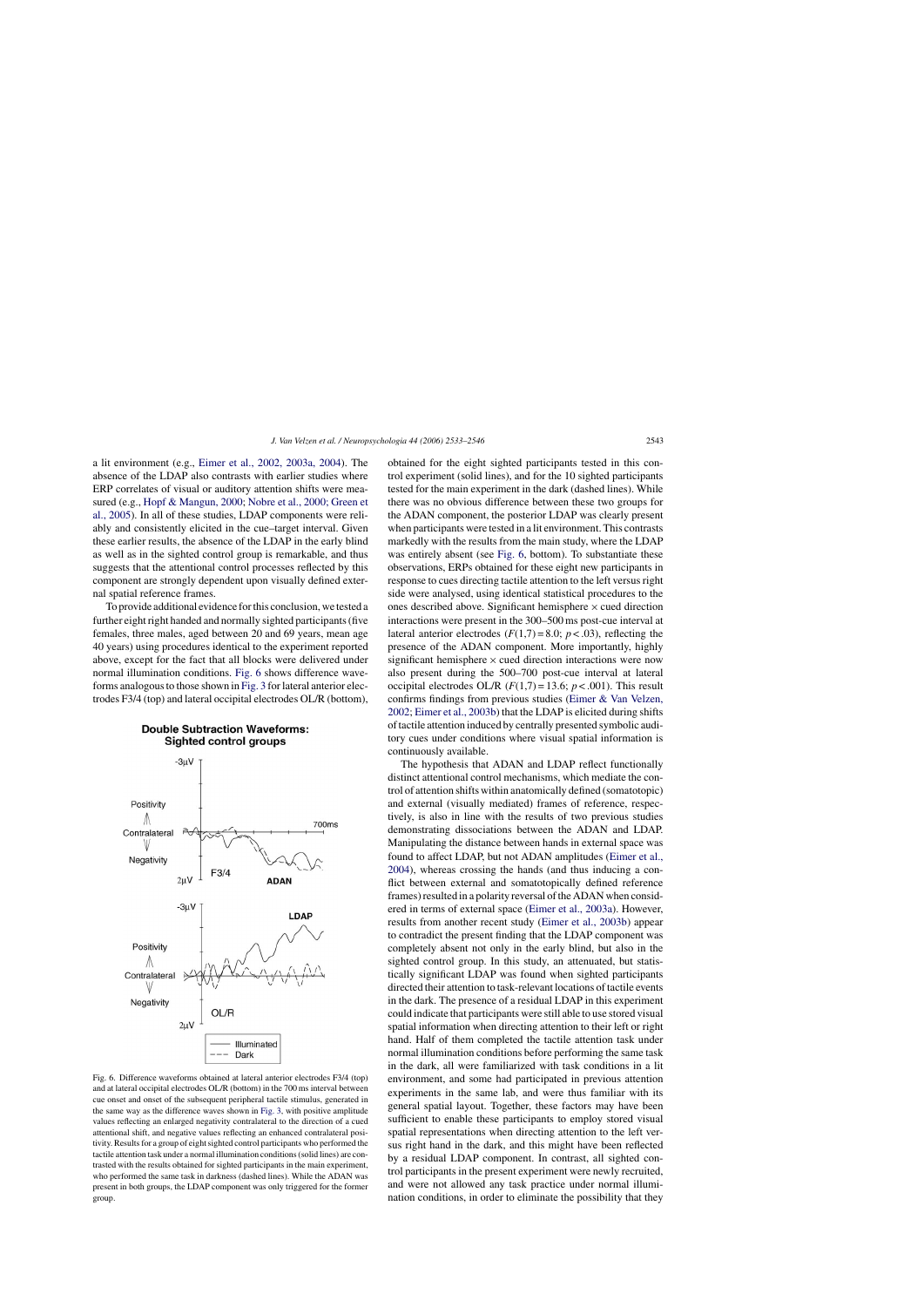would use visual imagery when performing the tactile task in the dark.

The conclusion that the LDAP component appears to be closely linked to attentional control mechanisms that operate on the basis of visually mediated representations of external visual space differs from our earlier claim [\(Eimer et al., 2002\)](#page-12-0) that attentional orienting is mediated by purely multimodal (i.e., modality-unspecific) control systems. The fact that the LDAP was absent during shifts of tactile attention in the early blind and for sighted control participants in the dark suggests that visual spatial information is critical for the attentional control processes reflected by this component. Whenever visual information is available, shifts of attention towards relevant tactile events in the sighted appear to be partially based on control processes that specify task-relevant external locations of tactile events in visually defined spatial coordinates, and thus give rise to an LDAP component. When task-specific visual spatial information is either permanently absent (in the early blind) or temporarily unavailable (as for the sighted control group in the present experiment), and visual spatial coordinates thus cannot be used to anchor shifts of attention in external space, such control processes are not activated, and the LDAP is absent.

It is remarkable that in spite of the absence of visual spatial information during attentional orienting, and the resulting absence of an LDAP in the cue–target interval, attentional modulations of somatosensory ERPs observed in the present experiment in the early blind group and in the sighted control group were very similar to the effects of tactile-spatial attention shifts obtained under normal illumination conditions in previous ERP studies with sighted participants (cf., [Michie et al.,](#page-12-0) [1987;](#page-12-0) [Eimer & Forster, 2003\).](#page-12-0) In both groups, tactile stimuli delivered to the attended hand elicited enhanced somatosensory N140 components as well as a subsequent sustained attentional negativity when compared to tactile stimuli presented to the unattended hand. The presence of such attentional modulations of somatosensory ERPs indicates that the capacity to selectively process tactile information from the task-relevant cued hand was largely unaffected by the lack of visual spatial information in either group. Furthermore, there were no statistically significant differences in the effects of spatial attention on somatosensory ERPs between the early blind and sighted groups. This is in line with previous investigations (Liotti et al., 1998; Hötting et al., [2004\)](#page-12-0) that also failed to demonstrate any systematic differences in attentional modulations of auditory and somatosensory ERP components between the blind and the sighted. If the early loss of visual information had resulted in compensatory improvements in the level of spatial selectivity within touch, one would expect to find earlier, or more pronounced attentional modulations of somatosensory ERP waveforms for early blind as compared to sighted participants. The fact that this was not observed in the present experiment indicates that under conditions where attention is directed to one hand versus the other, similar somatosensory processing stages are selectively modulated by tactile-spatial attention in the early blind and in the sighted.

There is, however, also some previous evidence for topographic differences of attentional ERP modulations between blind and sighted groups in other tasks requiring selective stimulus processing. For example, [Alho et al. \(1993\)](#page-12-0) found that the attentional processing negativity elicited by attended auditory events was distributed more posterior in the blind than in the sighted. Other studies ([Kujala et al., 1995;](#page-12-0) Röder, Rösler, & [Neville, 1999a\)](#page-13-0) demonstrated similar topographic differences between blind and sighted groups in response to deviant auditory or tactile events. These results have generally been interpreted as evidence for cortical reorganisation processes in the early blind, with posterior brain areas normally involved in vision now participating in the selective processing of auditory and tactile events. In the present study, significant attentional modulations of somatosensory ERPs were found beyond 300 ms poststimulus at occipital recording sites for the early blind group, but not for the sighted control group. While this observation could point towards cortical reorganisation processes, the difference in the absolute size of occipital attention effects between groups was relatively small (see [Figs. 4 and 5\),](#page-7-0) and did not result in a significant group  $\times$  attention interaction.

There were also some potentially interesting performance differences between blind and sighted participants. While the blind responded faster when tactile target stimuli were presented to the right versus left hand, no such hand-specific RT difference was found for the sighted group. This right hand advantage in the predominantly right handed blind group could be linked to the dominance of the right index finger in Braille reading. It has been shown that Braille reading can produce neuroplastic changes (e.g., [Pascual-Leone & Torres, 1993;](#page-13-0) [Sadato et al., 1996;](#page-13-0) [Buchel,](#page-12-0) [Price, Frackowiak, & Friston, 1998\),](#page-12-0) although current evidence as to whether or not such changes also result in improved tactile acuity is mixed (e.g., [Van Boven, Hamilton, Kauffman, Keenan,](#page-13-0) [& Pascual-Leone, 2000;](#page-13-0) [Grant, Thiagarajah, & Sathian, 2000\).](#page-12-0) Nevertheless, when sighted adults are deprived of vision for an extended period, and thus forced to rely on non-visual information alone, their ability to discriminate Braille patterns with their dominant hand improves more rapidly (Kauffman, Théoret, [& Pascual-Leone, 2002;](#page-12-0) see also [Weisser, Stilla, Peltier, Hu,](#page-13-0) [& Sathian, 2005\).](#page-13-0) Although this and other previous studies of tactile perception in blind or visually deprived sighted participants have focussed on accuracy rather than response speed, it is entirely plausible that increased practice in tactile discrimination with the dominant hand through Braille reading could also result in faster discrimination between tactile targets and non-targets.

One further difference between early blind and sighted participants was that the former adopted a more liberal response criterion when reporting the presence versus absence of tactile target stimuli. This observation may be related to the previous finding that blind Braille readers mislocalize tactile events presented to specific fingers more often than sighted controls [\(Sterr,](#page-13-0) [Green, & Elbert, 2003\),](#page-13-0) which also suggests that the blind and the sighted adopt different strategies in tactile discrimination tasks. Sighted participants may use more conservative response criteria when localizing events on the basis of somatosensory information, because visual input is often also available to guide their task performance. In contrast, the blind rely on touch as the primary source for constructing meaningful representations of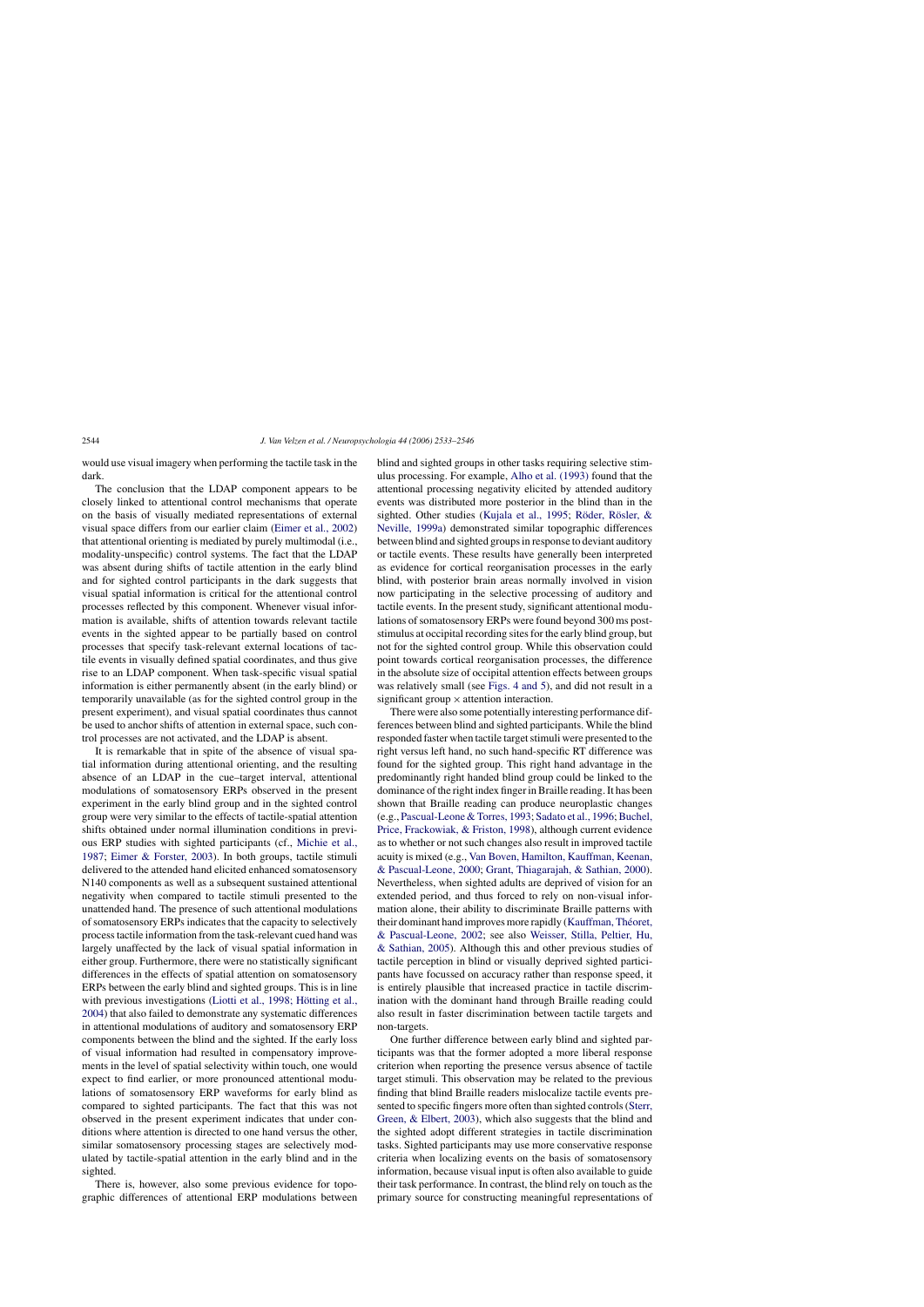<span id="page-12-0"></span>the surrounding environment through active exploration and the combination of serially acquired tactile information. Because this is very time-consuming, blind individuals may sometimes use more liberal decision criteria, in order to compensate for the extra time required by tactile exploration.

In spite of such performance differences, the overall pattern of ERP results obtained for the early blind group and the group of age-matched sighted control participants was remarkably similar. There were no statistically reliable differences between the two groups either in terms of lateralised ERP components triggered during the cue–target interval, or in terms of attentional modulations of somatosensory ERP waveforms. This suggests that the processes involved in the control of tactile attention shifts and the effects of tactile-spatial attention are very similar in the early blind and in sighted participants when they are directing tactile attention in the dark. Whilst the absence of the posterior LDAP component in both groups indicates that this component is linked to the guidance of attention shifts in visually mediated space, the lack of visual spatial coordinates in the present study did not appear to have a detrimental effect on attentional selectivity in somatosensory processing. Finally, it needs to be noted that these conclusions are based on results obtained under conditions where the attentional selection task was relatively easy. Selecting the left versus right hand in anticipation of task-relevant events delivered to this hand does not impose very high demands on spatially selective somatosensory processing. It is possible that when these demands are increased, for example, by presenting all stimuli to the same hand or to the same finger, systematic ERP differences between early blind and sighted participants might emerge.

In summary, the present study has provided new evidence for a functional dissociation between attentional control processes that give rise to lateralised ERP components during covert spatial orienting. The processes reflected by the ADAN component appear to be entirely independent of a visual spatial reference frame, as they are activated during shifts of attention in the early blind. In contrast, the availability of visual spatial representations clearly plays a critical role for the posterior LDAP component, which is likely to reflect processes that guide attentional shifts towards task-relevant locations within visually defined coordinates of external space.

#### **Acknowledgements**

This research was supported by a grant from the Wellcome Trust (UK). M.E. holds a Royal Society-Wolfson Research Merit Award.

#### **References**

- Alho, K., Kujala, T., Paavilainen, P., Summala, H., & Näätänen, R. (1993). Auditory processing in visual brain areas of the early blind: Evidence from event-related potentials. *Electroencephalography and Clinical Neurophysiology*, *86*, 418–427.
- Andersen, R. A., Snyder, L. H., Bradley, D. C., & Xing, J. (1997). Multimodal representations of space in the posterior parietal cortex and its use in planning movements. *Annual Review of Neuroscience*, *20*, 303–330.
- Buchel, C., Price, C., Frackowiak, R. S. J., & Friston, K. (1998). Different activation patterns in the visual cortex of late and congenitally blind subjects. *Brain*, *121*, 409–419.
- Corbetta, M., & Shulman, G. L. (2002). Control of goal-directed and stimulus-driven attention in the brain. *Nature Reviews Neuroscience*, *3*, 201–215.
- Eimer, M., & Driver, J. (2001). Crossmodal links in endogenous and exogenous spatial attention: Evidence from event-related brain potential studies. *Neuroscience and Biobehavioral Reviews*, *25*, 497–511.
- Eimer, M., & Forster, B. (2003). Modulations of early somatosensory ERP components by transient and sustained spatial attention. *Experimental Brain Research*, *151*, 24–31.
- Eimer, M., Forster, B., Fieger, A., & Harbich, S. (2004). Effects of hand posture on preparatory control processes and sensory modulations in tactile-spatial attention. *Clinical Neurophysiology*, *115*, 596–608.
- Eimer, M., Forster, B., & Van Velzen, J. (2003). Anterior and posterior attentional control systems use different spatial reference frames: ERP evidence from covert tactile-spatial orienting. *Psychophysiology*, *40*, 924–933.
- Eimer, M., Van Velzen, J., Forster, B., & Driver, J. (2003). Shifts of attention in light and in darkness: An ERP study of supramodal attentional control and crossmodal links in spatial attention. *Cognitive Brain Research*, *15*, 308–323.
- Eimer, M., & Van Velzen, J. (2002). Crossmodal links in spatial attention are mediated by supramodal control processes: Evidence from event-related potentials. *Psychophysiology*, *39*, 437–449.
- Eimer, M., Van Velzen, J., & Driver, J. (2002). Crossmodal interactions between audition, touch and vision in endogenous spatial attention: ERP evidence on preparatory states and sensory modulations. *Journal of Cognitive Neuroscience*, *14*, 254–271.
- Farah, M. J., Wong, A. B., Monheit, M. A., & Morrow, L. A. (1989). Parietal lobe mechanisms of spatial attention: Modality-specific or supramodal? *Neuropsychologia*, *27*, 461–470.
- Grant, A. C., Thiagarajah, M. C., & Sathian, K. (2000). Tactile perception in blind Braille readers: A psychophysical study of acuity and hyperacuity using gratings and dot patterns. *Perception and Psychophysics*, *62*, 301–312.
- Green, J. J., Teder-Sälerjärvi, W. A., & McDonald, J. J. (2005). Control mechanisms mediating shifts of attention in auditory and visual space: A spatiotemporal ERP analysis. *Experimental Brain Research*, *166*, 358–369.
- Harter, M. R., Miller, S. L., Price, N. J., LaLonde, M. E., & Keyes, A. L. (1989). Neural processes involved in directing attention. *Journal of Cognitive Neuroscience*, *1*, 223–237.
- Hötting, K., Rösler, F., & Röder, B. (2004). Altered auditory-tactile interactions in congenitally blind humans: An event-related potential study. *Experimental Brain Research*, *159*, 370–381.
- Hopf, J. M., & Mangun, G. R. (2000). Shifting visual attention in space: An electrophysiological analysis using high spatial resolution mapping. *Clinical Neurophysiolology*, *111*, 1241–1257.
- Kauffman, T., Théoret, H., & Pascual-Leone, A. (2002). Braille character discrimination in blindfolded human subjects. *Neuroreport*, *13*, 571–574.
- Kujala, T., Alho, K., Kekoni, J., Hämäläinen, H., Reinikainen, K., Salonen, O., et al. (1995). Auditory and somatosensory event-related brain potentials in early blind humans. *Experimental Brain Research*, *104*, 519–526.
- LaBerge, D. (1995). *Attentional processing*. Cambridge, MA: Harvard University Press.
- Liotti, M., Ryder, K., & Woldorff, M. G. (1998). Auditory attention in the congenitally blind: Where, when, and what gets reorganized? *Neuroreport*, *9*, 1007–1012.
- Macmillan, N. A., & Creelman, C. D. (1991). *Detection theory: A user's guide*. Cambridge: Cambridge University Press.
- Mangun, G. R., & Hillyard, S. A. (1991). Modulations of sensory-evoked brain potentials indicate changes in perceptual processing during visualspatial priming. *Journal of Experimental Psychology: Human Perception and Performance*, *17*, 1057–1074.
- Michie, P. T., Bearpark, H. M., Crawford, J. M., & Glue, L. C. T. (1987). The effects of spatial selective attention on the somatosensory event-related potential. *Psychophysiology*, *24*, 449–463.